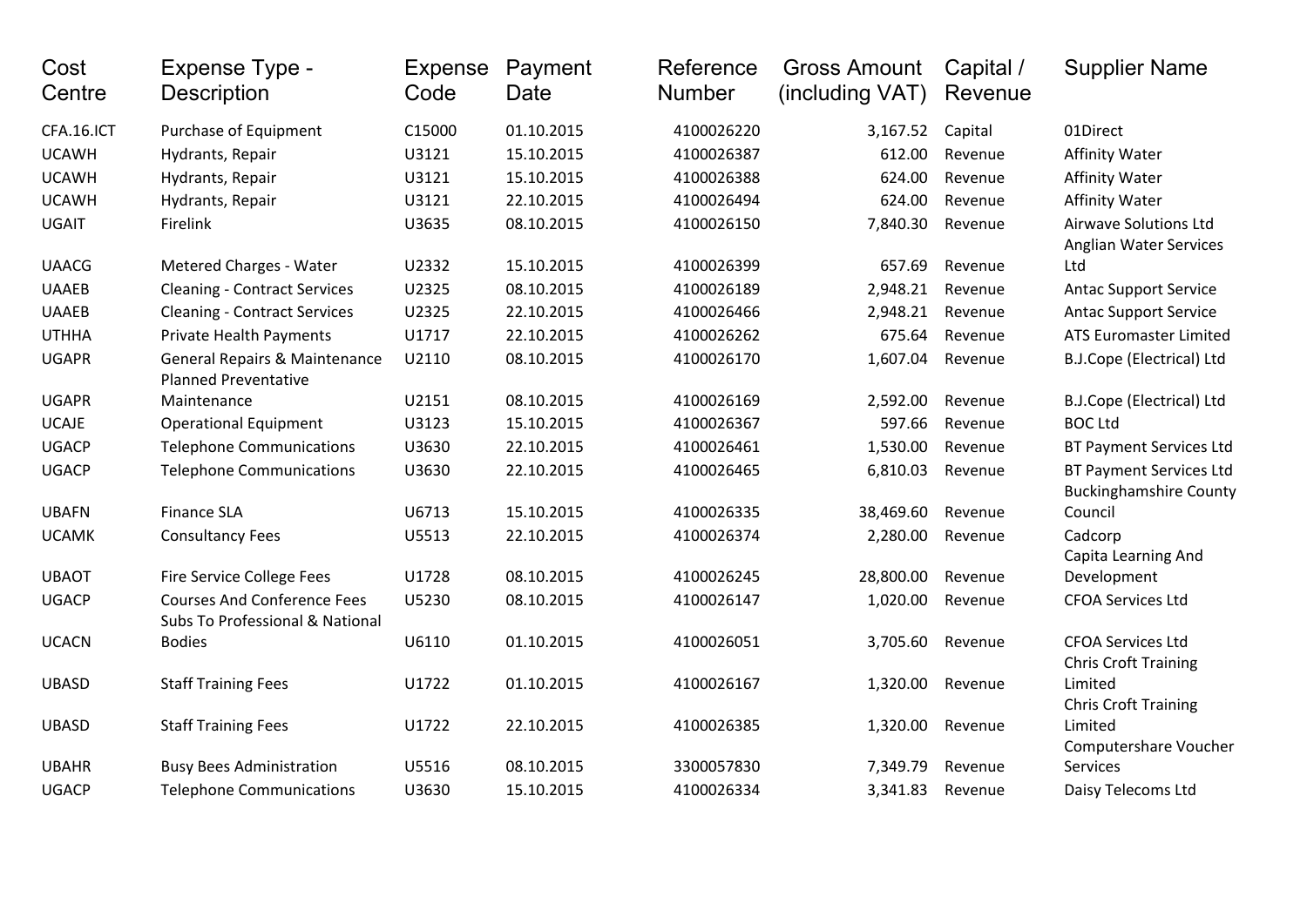| <b>UGAIT</b> | Firelink                            | U3635  | 15.10.2015 | 4100026244 | 30,014.67 | Revenue | <b>DCLG</b>                |
|--------------|-------------------------------------|--------|------------|------------|-----------|---------|----------------------------|
| <b>UGAHQ</b> | Electricity                         | U2313  | 08.10.2015 | 4100026230 | 4,177.32  | Revenue | E.On                       |
| <b>UGAIT</b> | Cellphones                          | U3621  | 15.10.2015 | 4100026371 | 4,678.75  | Revenue | EE Ltd                     |
|              |                                     |        |            |            |           |         | <b>Ever Brite Cleaning</b> |
| <b>UGAPR</b> | <b>Cleaning - Contract Services</b> | U2325  | 15.10.2015 | 4100026450 | 1,838.65  | Revenue | Services                   |
| <b>UAAFD</b> | Gas                                 | U2312  | 08.10.2015 | 4100026232 | 5,298.82  | Revenue | Gazprom Energy             |
|              |                                     |        |            |            |           |         | <b>Giant Professional</b>  |
| <b>UBAFN</b> | <b>Employment Agency Payments</b>   | U3770  | 08.10.2015 | 4100026234 | 1,440.00  | Revenue | Limited                    |
|              |                                     |        |            |            |           |         | <b>Giant Professional</b>  |
| <b>UBAFN</b> | <b>Employment Agency Payments</b>   | U3770  | 01.10.2015 | 4100026136 | 1,800.00  | Revenue | Limited                    |
|              |                                     |        |            |            |           |         | <b>Giant Professional</b>  |
| <b>UBAFN</b> | <b>Employment Agency Payments</b>   | U3770  | 15.10.2015 | 4100026233 | 1,800.00  | Revenue | Limited                    |
|              |                                     |        |            |            |           |         | <b>Giant Professional</b>  |
| <b>UBAFN</b> | <b>Employment Agency Payments</b>   | U3770  | 22.10.2015 | 4100026336 | 1,800.00  | Revenue | Limited                    |
| <b>UCAJE</b> | Uniforms                            | U3310  | 15.10.2015 | 4100026117 | 616.12    | Revenue | <b>Giffard Newton</b>      |
| <b>UCAJE</b> | Uniforms                            | U3310  | 08.10.2015 | 4100025800 | 625.60    | Revenue | <b>Giffard Newton</b>      |
| <b>UTHHA</b> | Spares for Red Fleet                | U4372  | 15.10.2015 | 4100026200 | 603.08    | Revenue | Godiva Ltd                 |
| <b>UFAHQ</b> | Consultancy fees                    | U3750  | 15.10.2015 | 4100026452 | 2,461.70  | Revenue | Gresham (SMS) Ltd          |
|              | Trade Refuse Disposal,              |        |            |            |           |         | Grundon Waste              |
| <b>UAACB</b> | Cesspools & Pests                   | U2324  | 15.10.2015 | 4100026324 | 1,402.13  | Revenue | Management Ltd             |
|              | Trade Refuse Disposal,              |        |            |            |           |         | Grundon Waste              |
| <b>UAACB</b> | Cesspools & Pests                   | U2324  | 15.10.2015 | 4100026323 | 1,596.55  | Revenue | Management Ltd             |
| CFA.16.GER   | <b>Construction Other</b>           | C27000 | 22.10.2015 | 4100026472 | 4,106.40  | Capital | Hag Shutters & Grilles Ltd |
| CFA.16.GER   | <b>Construction Other</b>           | C27000 | 22.10.2015 | 4100026471 | 25,510.80 | Capital | Hag Shutters & Grilles Ltd |
|              |                                     |        |            |            |           |         | Hampshire Fire & Rescue    |
| <b>UAADG</b> | Training                            | U1732  | 15.10.2015 | 4100026363 | 4,000.00  | Revenue | Service                    |
|              |                                     |        |            |            |           |         | <b>Hays Specialist</b>     |
| <b>UBAFN</b> | <b>Employment Agency Payments</b>   | U3770  | 01.10.2015 | 4100026216 | 1,848.00  | Revenue | <b>Recruitment Ltd</b>     |
|              |                                     |        |            |            |           |         | <b>Hays Specialist</b>     |
| <b>UBAFN</b> | <b>Employment Agency Payments</b>   | U3770  | 01.10.2015 | 4100026217 | 1,848.00  | Revenue | <b>Recruitment Ltd</b>     |
|              |                                     |        |            |            |           |         | <b>Hays Specialist</b>     |
| <b>UBAFN</b> | <b>Employment Agency Payments</b>   | U3770  | 15.10.2015 | 4100026419 | 1,848.00  | Revenue | <b>Recruitment Ltd</b>     |
|              |                                     |        |            |            |           |         | <b>Hays Specialist</b>     |
| <b>UBAFN</b> | <b>Employment Agency Payments</b>   | U3770  | 15.10.2015 | 4100026420 | 1,848.00  | Revenue | <b>Recruitment Ltd</b>     |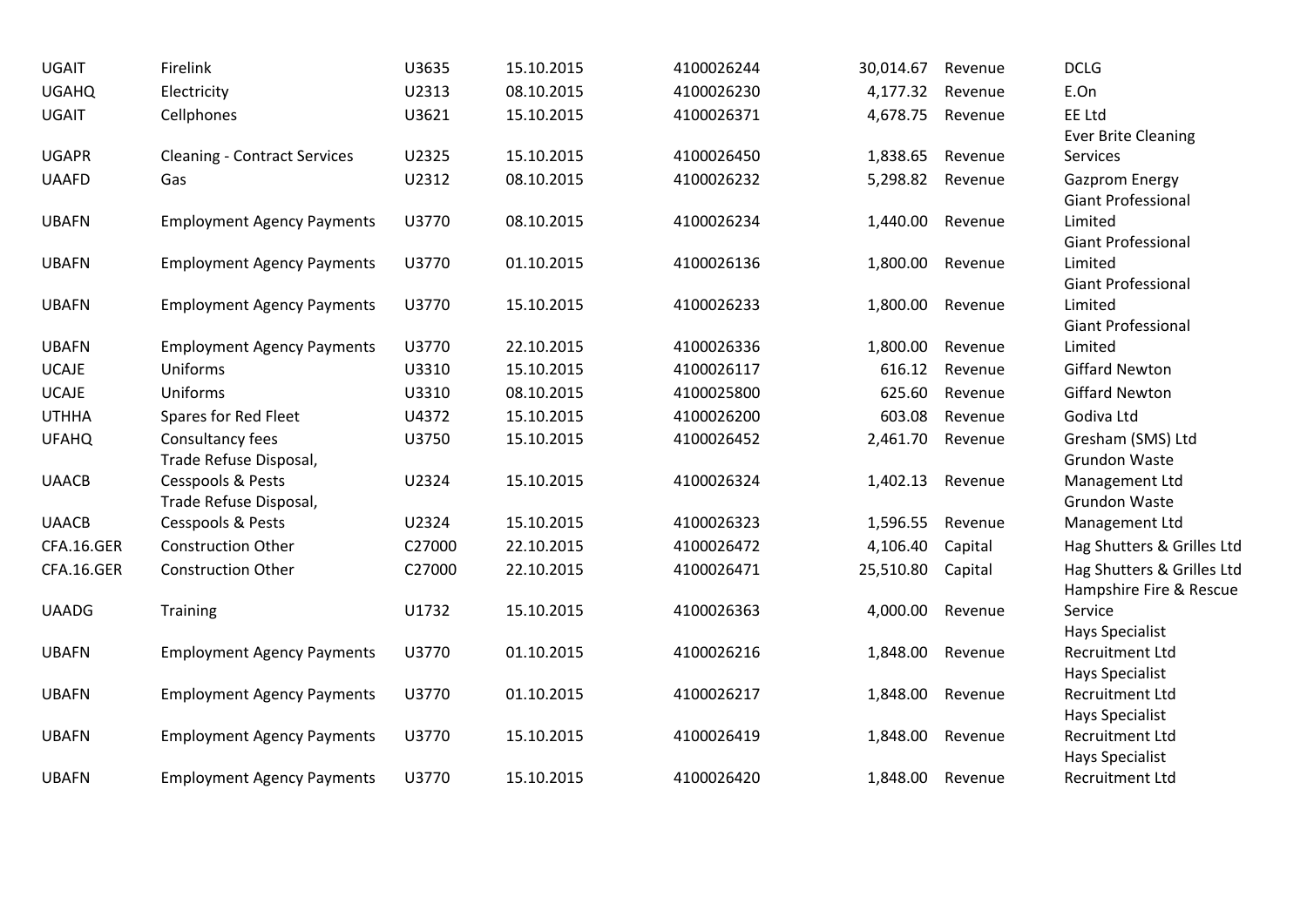|              |                                          |        |            |            |           |         | <b>Hays Specialist</b>                              |
|--------------|------------------------------------------|--------|------------|------------|-----------|---------|-----------------------------------------------------|
| <b>UBAFN</b> | <b>Employment Agency Payments</b>        | U3770  | 15.10.2015 | 4100026421 | 1,848.00  | Revenue | <b>Recruitment Ltd</b>                              |
| <b>UBASD</b> | <b>Staff Training Fees</b>               | U1722  | 08.10.2015 | 4100026272 | 2,897.52  | Revenue | Heightec                                            |
| <b>UGAPR</b> | <b>General Repairs &amp; Maintenance</b> | U2110  | 01.10.2015 | 4100026160 | 522.99    | Revenue | Homegoods Ltd                                       |
|              | <b>Property Management</b>               |        |            |            |           |         | <b>Hub Professional Services</b>                    |
| <b>UGAAS</b> | Consultant                               | U3539  | 15.10.2015 | 4100026391 | 999.60    | Revenue | Ltd                                                 |
|              |                                          |        |            |            |           |         | <b>Hub Professional Services</b>                    |
| CFA.16.MKP   | <b>Construction Other</b>                | C27000 | 22.10.2015 | 4100026458 | 4,500.00  | Capital | Ltd                                                 |
|              |                                          |        |            |            |           |         | <b>Hub Professional Services</b>                    |
| CFA.16.MKP   | <b>Construction Other</b>                | C27000 | 22.10.2015 | 4100026457 | 7,560.00  | Capital | Ltd                                                 |
| <b>UGAFL</b> | <b>Operational Leased Vehicles</b>       | U4500  | 08.10.2015 | 4100026238 | 12,563.53 | Revenue | JCB Finance (Leasing) Ltd<br>Jolly Safety Equipment |
| <b>UCAJE</b> | <b>Operational Equipment</b>             | U3123  | 15.10.2015 | 4100026269 | 2,100.00  | Revenue | Ltd                                                 |
| CFA.16.ICT   | Purchase of Equipment                    | C15000 | 01.10.2015 | 4100026146 | 1,440.00  | Capital | <b>KB Tech Ltd</b>                                  |
| <b>UGACP</b> | <b>Computer Hardware</b>                 | U3811  | 01.10.2015 | 4100026144 | 3,500.00  | Revenue | Kiwi Data Solutions                                 |
| <b>UGAFL</b> | Car Leasing                              | U4219  | 15.10.2015 | 4100026424 | 3,523.25  | Revenue | Lex Autolease Ltd                                   |
| UGAFL        | Car Leasing                              | U4219  | 01.10.2015 | 4100026162 | 4,372.56  | Revenue | Lex Autolease Ltd                                   |
| UGAFL        | <b>Contracted Maintenance</b>            | U4382  | 01.10.2015 | 4100026161 | 18,069.27 | Revenue | Lex Autolease Ltd                                   |
|              |                                          |        |            |            |           |         | <b>Local Government</b>                             |
| <b>UFAHQ</b> | <b>Courses And Conference Fees</b>       | U5230  | 15.10.2015 | 4100026416 | 1,896.00  | Revenue | Association                                         |
| <b>UAACF</b> | <b>Printing Stationery</b>               | U5110  | 15.10.2015 | 4100026247 | 1,316.63  | Revenue | Lyreco UK Limited                                   |
| <b>UCAJE</b> | Uniforms                                 | U3310  | 15.10.2015 | 4100026347 | 623.77    | Revenue | <b>MWUK T/A Dimensions</b>                          |
| <b>UCAJE</b> | Uniforms                                 | U3310  | 15.10.2015 | 4100026357 | 676.87    | Revenue | <b>MWUK T/A Dimensions</b>                          |
|              | Office & Other General                   |        |            |            |           |         |                                                     |
| <b>UBAHR</b> | Equipment                                | U3140  | 15.10.2015 | 4100026398 | 711.00    | Revenue | <b>OPP Limited</b>                                  |
|              |                                          |        |            |            |           |         | <b>Oxfordshire County</b>                           |
| <b>UBADR</b> | <b>Driver Training</b>                   | U1730  | 15.10.2015 | 4100026369 | 1,041.60  | Revenue | Council                                             |
|              |                                          |        |            |            |           |         | Oxfordshire County                                  |
| <b>UBADR</b> | <b>Driver Training</b>                   | U1730  | 15.10.2015 | 4100026370 | 1,041.60  | Revenue | Council                                             |
| <b>UAACB</b> | <b>Window Cleaning</b>                   | U2323  | 15.10.2015 | 4100026453 | 800.00    | Revenue | P French                                            |
| <b>UGAFF</b> | Diesel Oil - Gas Oil                     | U4320  | 15.10.2015 | 4100026300 | 1,475.71  | Revenue | Pace Fuelcare Ltd                                   |
| <b>UGAFF</b> | Diesel Oil - Gas Oil                     | U4320  | 15.10.2015 | 4100026301 | 1,581.12  | Revenue | Pace Fuelcare Ltd                                   |
| <b>UGAFF</b> | Diesel Oil - Gas Oil                     | U4320  | 15.10.2015 | 4100026304 | 1,791.94  | Revenue | Pace Fuelcare Ltd                                   |
| <b>UGAFF</b> | Diesel Oil - Gas Oil                     | U4320  | 15.10.2015 | 4100026305 | 1,897.34  | Revenue | Pace Fuelcare Ltd                                   |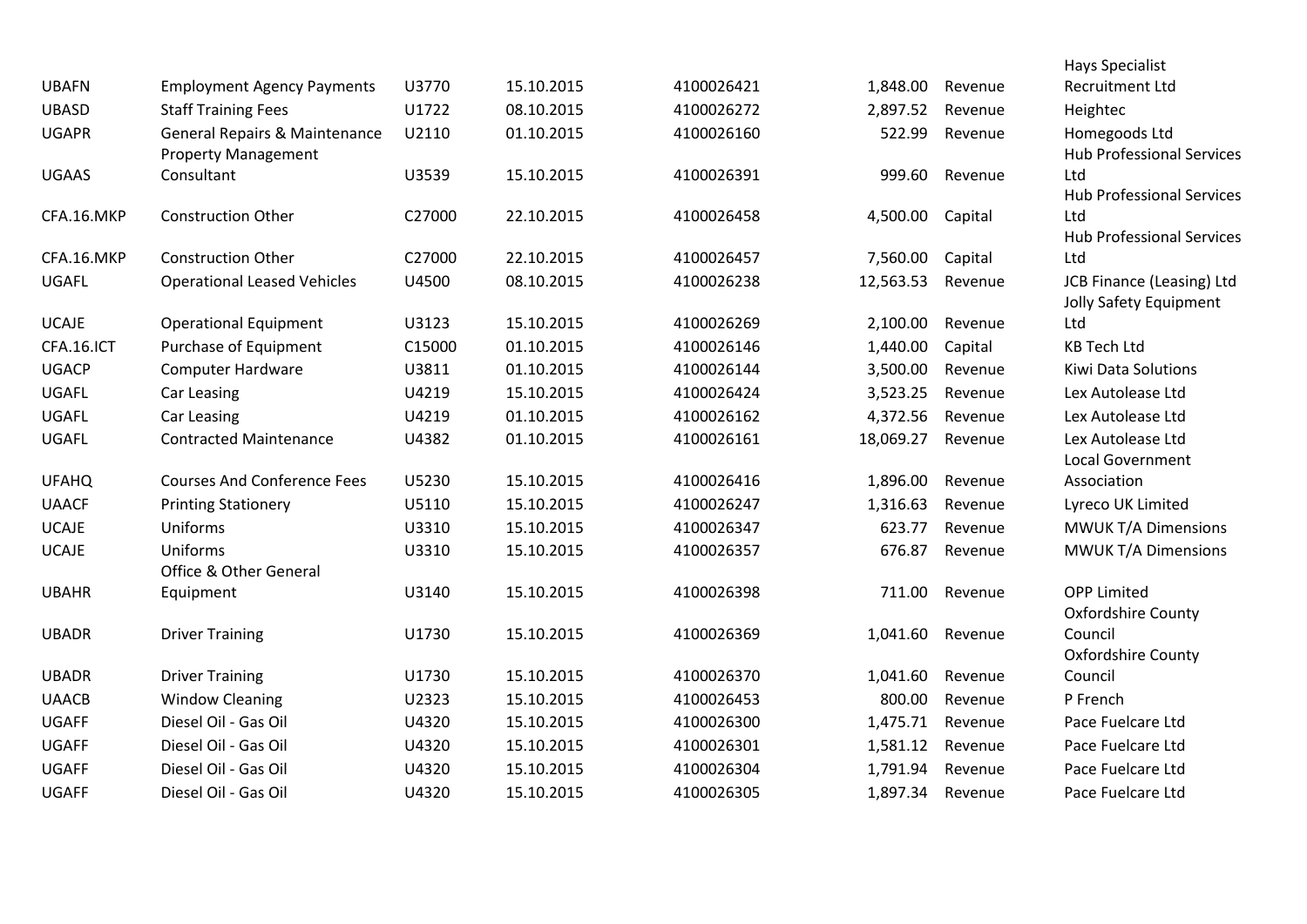| <b>UGAFF</b> | Diesel Oil - Gas Oil                                                         | U4320  | 01.10.2015 | 4100026205 | 2,161.92   | Revenue | Pace Fuelcare Ltd                                  |
|--------------|------------------------------------------------------------------------------|--------|------------|------------|------------|---------|----------------------------------------------------|
| <b>UGAFF</b> | Diesel Oil - Gas Oil                                                         | U4320  | 15.10.2015 | 4100026303 | 2,318.98   | Revenue | Pace Fuelcare Ltd                                  |
| <b>UGAFF</b> | Diesel Oil - Gas Oil                                                         | U4320  | 01.10.2015 | 4100026207 | 2,702.40   | Revenue | Pace Fuelcare Ltd                                  |
| <b>UGAFF</b> | Diesel Oil - Gas Oil                                                         | U4320  | 15.10.2015 | 4100026302 | 2,846.02   | Revenue | Pace Fuelcare Ltd                                  |
| <b>UGAFF</b> | Diesel Oil - Gas Oil                                                         | U4320  | 01.10.2015 | 4100026206 | 3,242.88   | Revenue | Pace Fuelcare Ltd                                  |
| <b>UGAFF</b> | Diesel Oil - Gas Oil                                                         | U4320  | 01.10.2015 | 4100026208 | 4,864.32   | Revenue | Pace Fuelcare Ltd                                  |
| <b>UGAFF</b> | Diesel Oil - Gas Oil                                                         | U4320  | 01.10.2015 | 4100026209 | 5,587.80   | Revenue | Pace Fuelcare Ltd                                  |
| <b>UGAFF</b> | Diesel Oil - Gas Oil                                                         | U4320  | 15.10.2015 | 4100026306 | 7,800.19   | Revenue | Pace Fuelcare Ltd<br>Pagnell Property              |
| <b>UGAPR</b> | <b>General Repairs &amp; Maintenance</b><br><b>Occupational Health Nurse</b> | U2110  | 22.10.2015 | 4100026496 | 1,848.00   | Revenue | Maintenance Ltd<br>People Asset                    |
| <b>UBAHR</b> | Sessions<br><b>Occupational Health Nurse</b>                                 | U1770  | 15.10.2015 | 4100026356 | 579.60     | Revenue | Management Ltd<br>People Asset                     |
| <b>UBAHR</b> | Sessions                                                                     | U1770  | 15.10.2015 | 4100026365 | 6,152.60   | Revenue | Management Ltd                                     |
| <b>UTHHA</b> | Spares for Red Fleet                                                         | U4372  | 15.10.2015 | 4100026255 | 962.52     | Revenue | Peter Bassett Ltd<br><b>Richard Cross General</b>  |
| CFA.16.BUC   | <b>Construction Other</b>                                                    | C27000 | 01.10.2015 | 4100026227 | 840.00     | Capital | <b>Builder</b><br><b>Richard Cross General</b>     |
| CFA.16.BUC   | <b>Construction - Building Work</b>                                          | C21300 | 15.10.2015 | 4100026375 | 2,292.00   | Capital | <b>Builder</b>                                     |
| <b>UTHHA</b> | Spares for Red Fleet                                                         | U4372  | 01.10.2015 | 4100026201 | 1,707.61   | Revenue | Rosenbauer UK Plc                                  |
| <b>UTHHA</b> | Spares for Red Fleet                                                         | U4372  | 01.10.2015 | 4100026024 | 2,035.62   | Revenue | Rosenbauer UK Plc                                  |
| <b>UTHHA</b> | Spares for Red Fleet                                                         | U4372  | 01.10.2015 | 4100026025 | 2,205.74   | Revenue | Rosenbauer UK Plc                                  |
| CFA.12.OVE   | <b>Purchase of Vehicles</b>                                                  | C16000 | 15.10.2015 | 4100026368 | 104,965.80 | Capital | S.Macneillie & Son Ltd<br>Scottish Hydro Elec (Was |
| <b>UAAFB</b> | Electricity                                                                  | U2313  | 15.10.2015 | 4100026401 | 602.36     | Revenue | SSE)<br>Scottish Hydro Elec (Was                   |
| <b>UAAFE</b> | Electricity                                                                  | U2313  | 22.10.2015 | 4100026405 | 624.19     | Revenue | SSE)<br>Scottish Hydro Elec (Was                   |
| <b>UAACB</b> | Electricity                                                                  | U2313  | 15.10.2015 | 4100026403 | 625.00     | Revenue | SSE)                                               |
| <b>UAADD</b> | Electricity                                                                  | U2313  | 15.10.2015 | 4100026414 | 752.47     | Revenue | Scottish Hydro Elec (Was<br>SSE)                   |
| <b>UAACF</b> | Electricity                                                                  | U2313  | 15.10.2015 | 4100026402 | 792.74     | Revenue | Scottish Hydro Elec (Was<br>SSE)                   |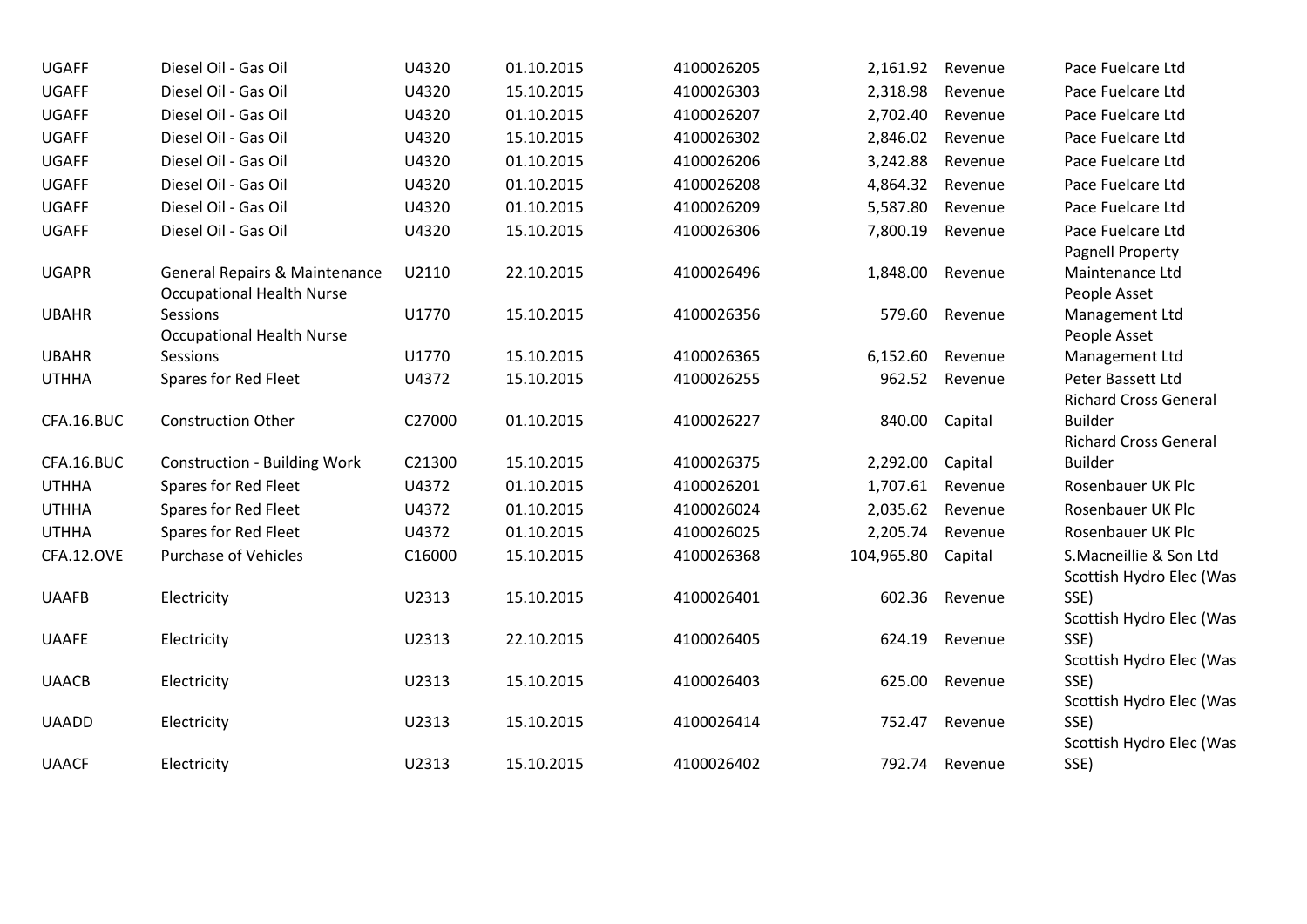| <b>UAACC</b> | Electricity                              | U2313  | 15.10.2015 | 4100026412 | 872.14    | Revenue | Scottish Hydro Elec (Was<br>SSE)                        |
|--------------|------------------------------------------|--------|------------|------------|-----------|---------|---------------------------------------------------------|
|              |                                          |        |            |            |           |         | Scottish Hydro Elec (Was                                |
| <b>UAACG</b> | Electricity                              | U2313  | 15.10.2015 | 4100026407 | 931.77    | Revenue | SSE)                                                    |
|              |                                          |        |            |            |           |         | Scottish Hydro Elec (Was                                |
| <b>UGAMS</b> | Electricity                              | U2313  | 15.10.2015 | 4100026411 | 992.14    | Revenue | SSE)                                                    |
|              |                                          |        |            |            |           |         | Scottish Hydro Elec (Was                                |
| <b>UAAEB</b> | Electricity                              | U2313  | 15.10.2015 | 4100026410 | 997.65    | Revenue | SSE)                                                    |
|              |                                          |        |            |            |           |         | Scottish Hydro Elec (Was                                |
| <b>UAAFC</b> | Electricity                              | U2313  | 15.10.2015 | 4100026406 | 1,009.78  | Revenue | SSE)                                                    |
|              |                                          |        |            |            |           |         | Scottish Hydro Elec (Was                                |
| <b>UAACD</b> | Electricity                              | U2313  | 15.10.2015 | 4100026413 | 1,101.39  | Revenue | SSE)                                                    |
| <b>UGAUS</b> | Electricity                              | U2313  | 15.10.2015 | 4100026415 | 1,188.91  | Revenue | Scottish Hydro Elec (Was<br>SSE)                        |
| <b>UCAJB</b> |                                          | U6210  | 01.10.2015 | 4100026095 | 1,021.32  | Revenue | Sheridan Fabrics Ltd                                    |
|              | <b>Community Safety Charges</b>          | U1722  |            |            | 988.56    |         |                                                         |
| <b>UBAHR</b> | <b>Staff Training Fees</b>               |        | 08.10.2015 | 4100026013 |           | Revenue | South East Employers                                    |
| <b>UCAJG</b> | <b>Operational Equipment</b>             | U3123  | 08.10.2015 | 4100026254 | 2,006.40  | Revenue | <b>Speedings Limited</b><br><b>Strategic Management</b> |
| <b>UBASD</b> | <b>Staff Training Fees</b>               | U1722  | 22.10.2015 | 4100026489 | 4,908.00  | Revenue | Development Lt                                          |
|              |                                          |        |            |            |           |         | Surf & Turf Instant                                     |
| <b>UCAJG</b> | <b>Operational Equipment</b>             | U3123  | 08.10.2015 | 4100026248 | 2,398.80  | Revenue | Shelters                                                |
| <b>UBASD</b> | <b>Staff Training Fees</b>               | U1722  | 01.10.2015 | 3000002613 | 933.60    | Revenue | <b>Surrey County Council</b>                            |
| <b>UBASD</b> | <b>Health and Safety Training</b>        | U1727  | 15.10.2015 | 4100026342 | 2,160.00  | Revenue | Sypol Ltd                                               |
| CFA.16.ICT   | Purchase of Software                     | C14000 | 01.10.2015 | 4100026149 | 3,336.00  | Capital | Systemsup Ltd                                           |
| CFA.16.ICT   | Purchase of Other Items                  | C17000 | 01.10.2015 | 4100026148 | 29,190.00 | Capital | Systemsup Ltd                                           |
|              |                                          |        |            |            |           |         | <b>Telent Technology</b>                                |
| <b>UCMCP</b> | <b>Computer Hardware</b>                 | U3811  | 15.10.2015 | 4100026361 | 4,581.04  | Revenue | Services Limited                                        |
| <b>UGAPR</b> | <b>General Repairs &amp; Maintenance</b> | U2110  | 15.10.2015 | 4100026337 | 712.02    | Revenue | <b>Tencer Limited</b>                                   |
| <b>UGAPR</b> | <b>General Repairs &amp; Maintenance</b> | U2110  | 15.10.2015 | 4100026384 | 831.62    | Revenue | <b>Tencer Limited</b>                                   |
| <b>UGAHQ</b> | <b>General Repairs &amp; Maintenance</b> | U2110  | 08.10.2015 | 4100026249 | 533.95    | Revenue | <b>TGM</b>                                              |
| <b>UCAWH</b> | Hydrants, Repair                         | U3121  | 01.10.2015 | 4100026224 | 2,028.00  | Revenue | <b>Thames Water Utilites</b>                            |
| <b>UCAWH</b> | Hydrants, Repair                         | U3121  | 01.10.2015 | 4100026225 | 2,028.00  | Revenue | <b>Thames Water Utilites</b>                            |
|              |                                          |        |            |            |           |         | The Fire Service College                                |
| <b>UBASD</b> | <b>Staff Training Fees</b>               | U1722  | 15.10.2015 | 4100026389 | 1,938.00  | Revenue | Limited                                                 |
|              |                                          |        |            |            |           |         |                                                         |